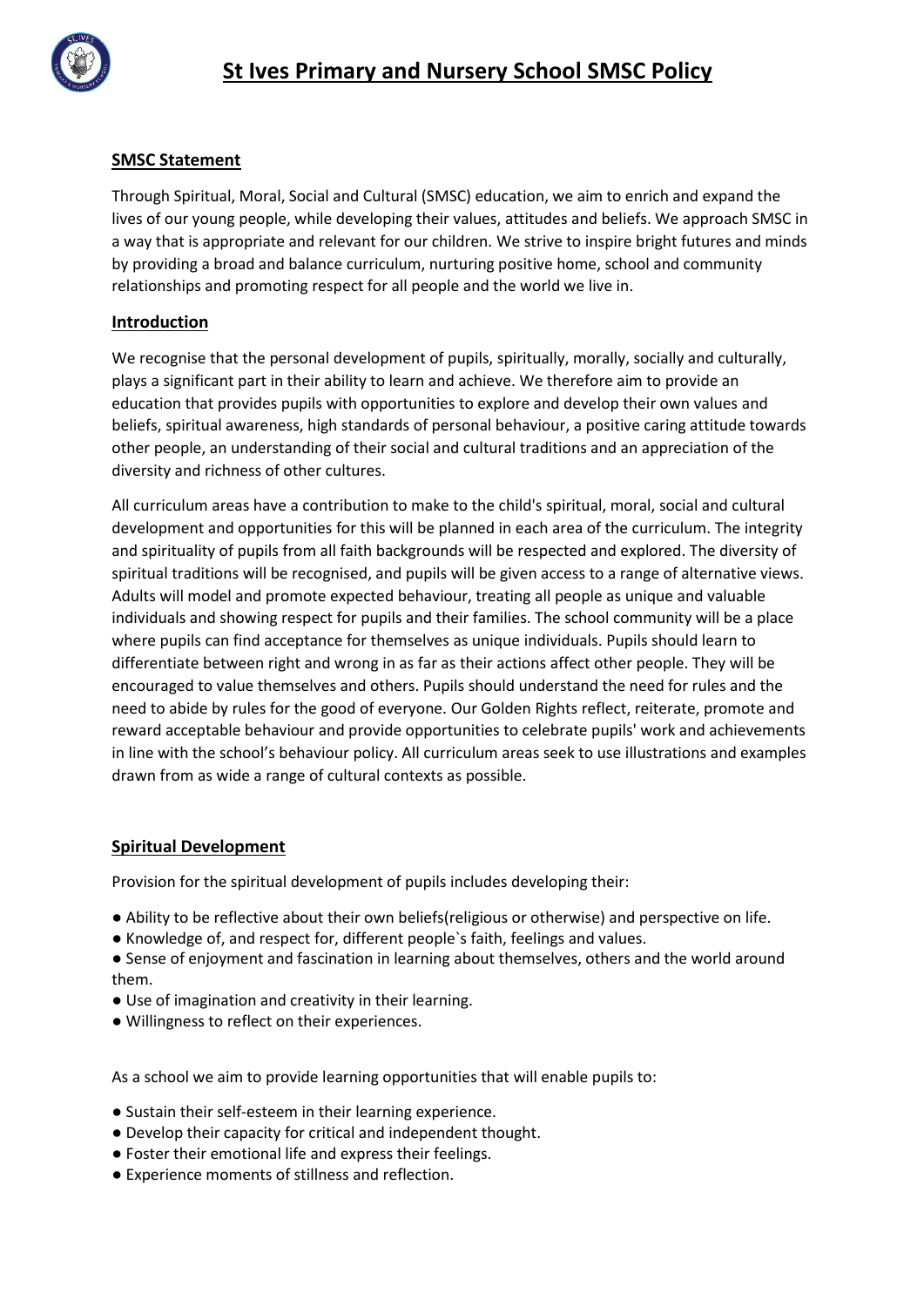

# **St Ives Primary and Nursery School SMSC Policy**

- Discuss their beliefs, feelings, values and responses to personal experiences.
- Form and maintain worthwhile and satisfying relationships.
- Reflect on, consider and celebrate the wonders and mysteries of life.

### **Moral development**

Provision for the moral development of pupils includes developing their:

- Ability to recognise the difference between right and wrong and to readily apply this understanding in their own lives.
- Understanding of the consequences of their behaviour and actions.

● Interest in investigating and offering reasoned views about moral and ethical issues and ability to understand and appreciate the viewpoints of others on these issues.

As a school we aim to provide learning opportunities that will enable pupils to:

- Recognise the unique value of each individual.
- Listen and respond appropriately to the views of others.
- Gain the confidence to cope with setbacks and learn from mistakes.
- Take initiative and act responsibly with consideration for others.
- Distinguish between right and wrong.
- Show respect for the environment.
- Take action for justice.
- Make informed and independent judgments.

#### **Social Development**

Provision for the social development of pupils includes developing their:

- Use of a range of social skills in different contexts
- Willingness to participate in a variety of communities, cooperating with others and being able to resolve conflicts effectively
- Acceptance of and engagement with the fundamental British values, mutual respect of those with different faiths and beliefs.

As a school we aim to promote opportunities that will enable pupils to:

- Develop an understanding of their individual and group identity.
- Develop an 'I can do' philosophy.
- Develop understanding of children's rights.
- Make choices about social groups to be part of.
- Develop their out of school learning.

#### **Cultural Development**

Provision for the cultural development of pupils includes developing their:

- Understanding and appreciation of the wide range of cultural influences.
- Understanding and appreciation of the range of different cultures in the school and further afield.

● Ability to recognise and value the things we share in common across cultural, religious, ethnic and socioeconomic communities.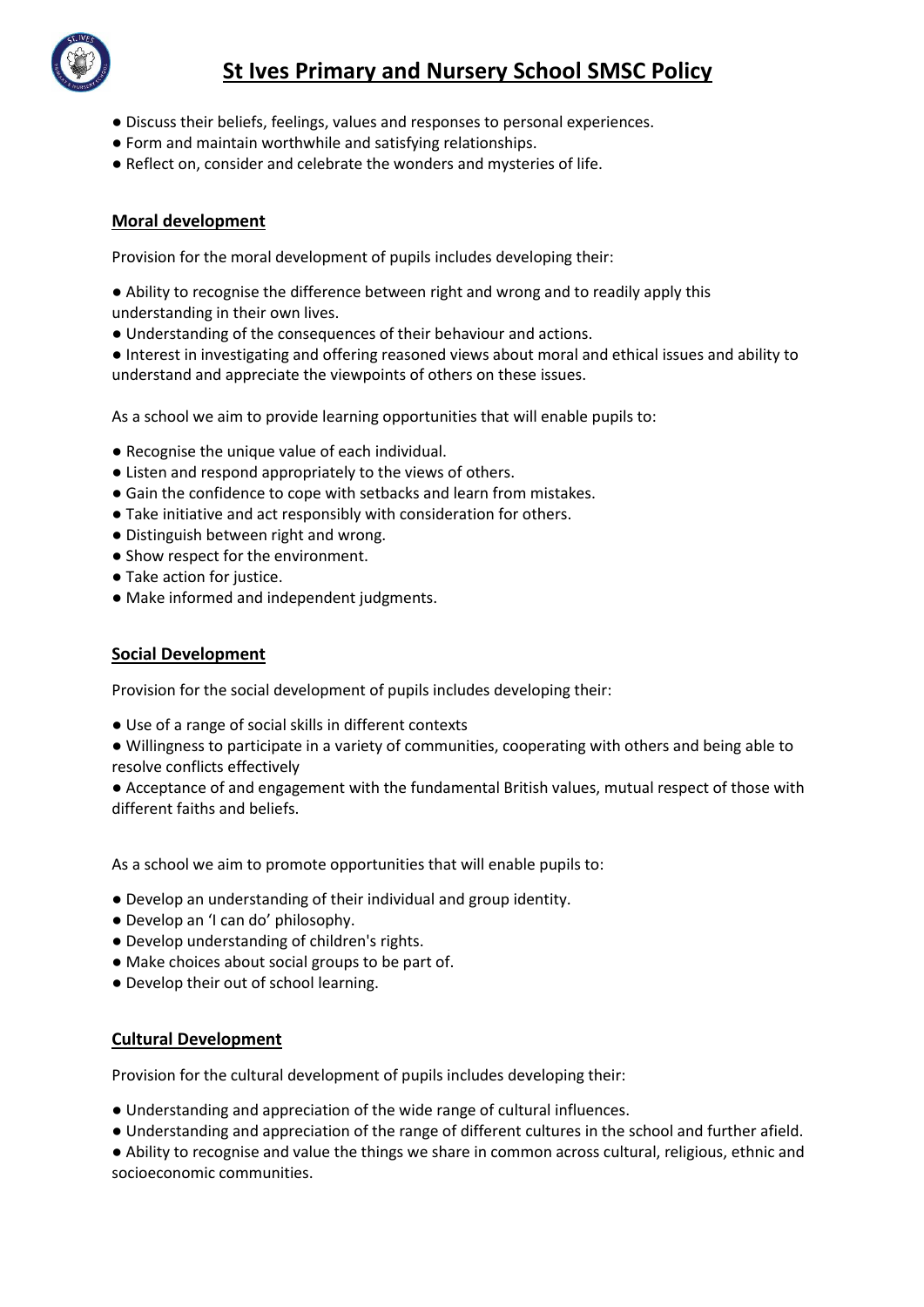

● Willingness to participate in and respond positively to artistic, musical, sporting and cultural opportunities.

● Interest in exploring, improving understanding of and showing respect for different faiths and cultural diversity.

As a school we aim to promote opportunities that will enable pupils to:

- Recognise the value and richness of cultural diversity in Britain, and how these influence individuals and society.
- Develop an understanding of their social and cultural environment.
- Learn an additional language in KS2 (to raise pupil aspirations and promote internationalism)

## **School Values**

Underpinning the ethos and SMSC is the St Ives school values. The staff and pupils of St Ives have worked together to create these. They have been carefully selected to meet the needs of our children and we teach, promote and embed them through our curriculum and the ethos of our school. Respect is our overarching value which runs through everything we do.



## **British Values**

At St Ives British Values are embedded in the curriculum and the ethos of school life as follows:

**Democracy** – pupils have an understanding of how citizens can influence decision making through the democratic process.

**Individual Liberty**- pupils have an understanding that the freedom to choose and hold other faiths and beliefs is protected in law.

**Mutual Respect and Tolerance** – pupils have an acceptance that other people having different faiths or beliefs to oneself (or having none) should be accepted and tolerated, and should not be the cause of prejudicial or discriminatory behaviour.

**The Rule of Law** – pupils have an expectation that living under the rule of law protects individual citizens and is essential for their wellbeing and safety.